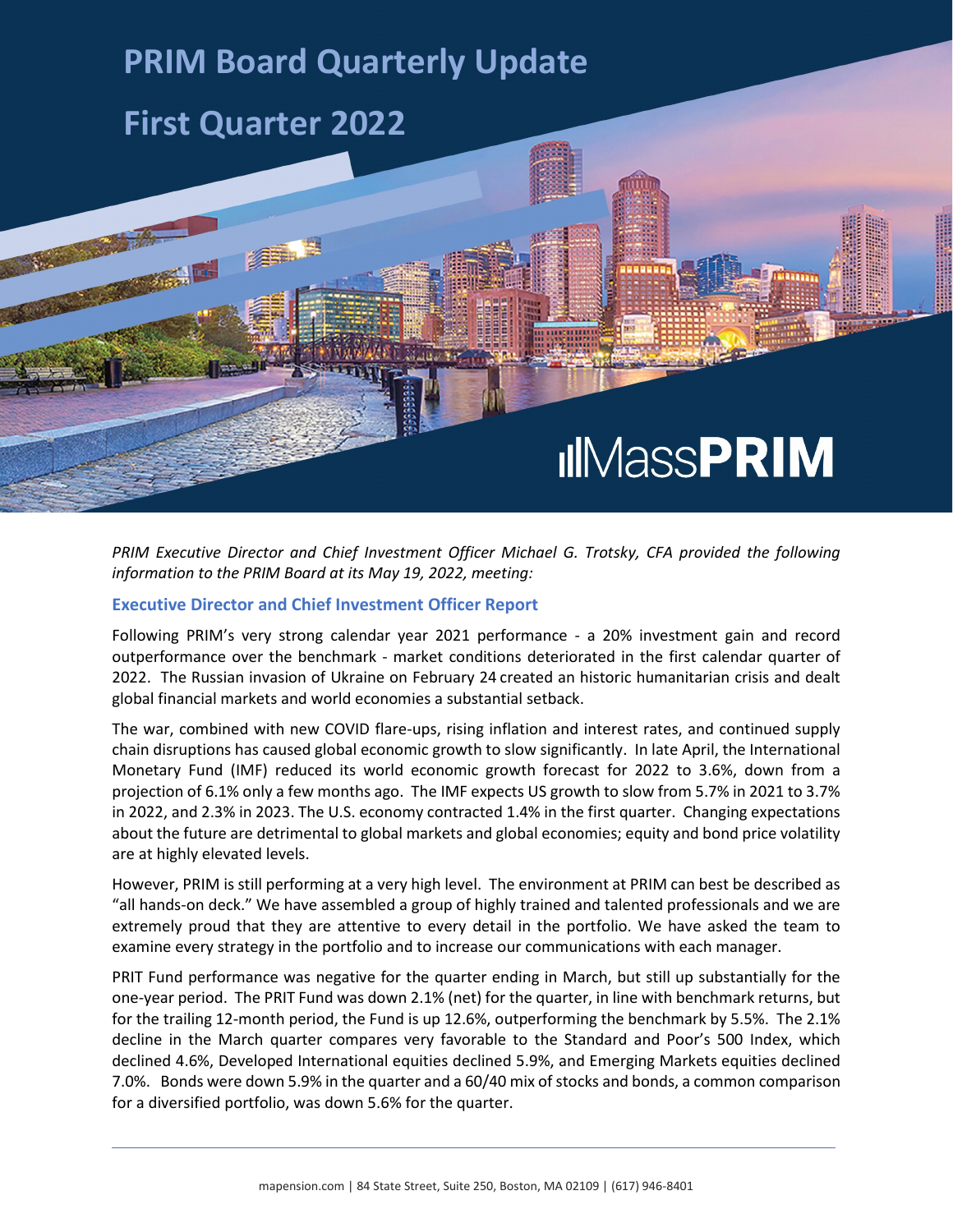#### **PRIT Fund Performance**

For the one-year period ended March 31, 2022, the PRIT Fund was up 13.1%, (12.6% net), outperforming the total core benchmark of 7.1% by 602 basis point (552 bps net).

- This performance equates to an investment gain of \$11.3 billion, net of fees.
- This outperformance equates to \$5.0 billion of value above the benchmark return, net of fees.
- Net total inflows from contributions for the one-year ended March 31, 2022, were approximately \$76 million.

The following charts summarize the PRIT Fund performance for the twelve months ended March 31, 2022.



#### **Total PRIT Fund Returns**

Annualized Returns as of March 31, 2022 (Gross of Fees)

Source: BNY Mellon. Total Core Benchmark includes private equity benchmark.

### **PRIT Asset Class Performance Summary**

One Year ended March 31, 2022 (Gross of Fees)



Source: BNY Mellon. Totals may not add due to rounding. \*Benchmark is actual performance.

# **IIMassPRIM**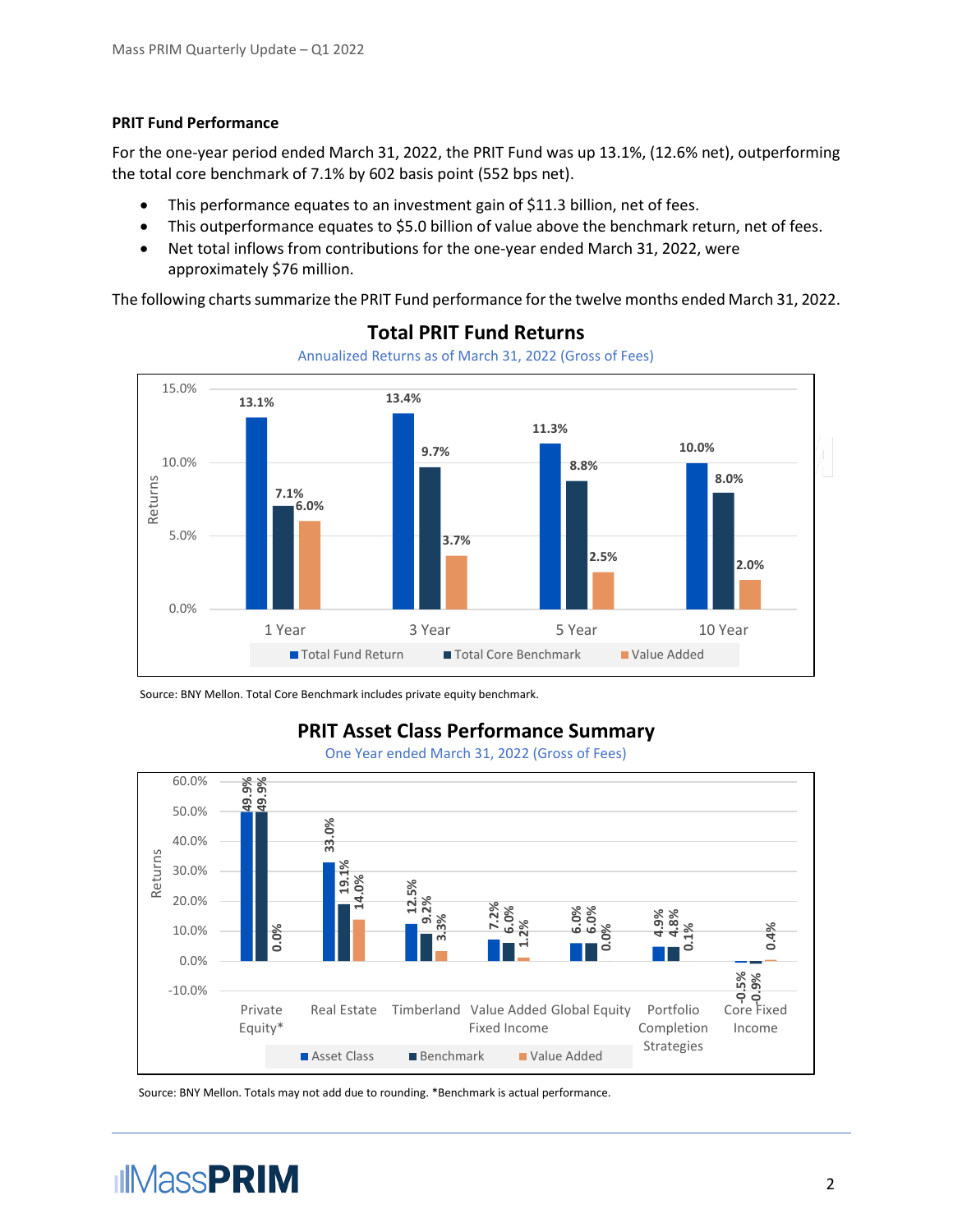## **PRIT Fund Annualized Returns By Asset Class**

(March 31, 2022 - Gross of Fees)

| 1 Year                                            | 3 Year                                            | 5 Year                                            | 10 Year                                           |
|---------------------------------------------------|---------------------------------------------------|---------------------------------------------------|---------------------------------------------------|
| <b>PRIVATE EQUITY</b>                             | <b>PRIVATE EQUITY</b>                             | <b>PRIVATE EQUITY</b>                             | <b>PRIVATE EQUITY</b>                             |
| 49.9%                                             | 35.8%                                             | 29.3%                                             | 23.3%                                             |
| <b>REAL ESTATE</b>                                | <b>REAL ESTATE</b>                                | <b>REAL ESTATE</b>                                | <b>REAL ESTATE</b>                                |
| 33.0%                                             | 14.0%                                             | 11.9%                                             | 11.6%                                             |
| <b>TIMBER</b>                                     | <b>GLOBAL EQUITY</b>                              | <b>GLOBAL EQUITY</b>                              | <b>GLOBAL EQUITY</b>                              |
| 12.5%                                             | 13.7%                                             | 11.7%                                             | 10.3%                                             |
| <b>VALUE-ADDED FIXED</b><br><b>INCOME</b><br>7.2% | <b>VALUE-ADDED FIXED</b><br><b>INCOME</b><br>6.6% | <b>VALUE-ADDED FIXED</b><br><b>INCOME</b><br>5.9% | <b>TIMBER</b><br>6.1%                             |
| <b>GLOBAL EQUITY</b><br>6.0%                      | <b>TIMBER</b><br>5.3%                             | <b>TIMBER</b><br>5.3%                             | <b>VALUE-ADDED FIXED</b><br><b>INCOME</b><br>5.5% |
| <b>PCS</b>                                        | <b>PCS</b>                                        | <b>PCS</b>                                        | <b>PCS</b>                                        |
| 4.9%                                              | 4.8%                                              | 4.3%                                              | 4.8%                                              |
| <b>CORE FIXED INCOME</b>                          | <b>CORE FIXED INCOME</b>                          | <b>CORE FIXED INCOME</b>                          | <b>CORE FIXED INCOME</b>                          |
| (0.5%)                                            | 4.1%                                              | 3.9%                                              | 4.0%                                              |

Source: BNY Mellon. Returns as of March 31, 2022

#### **Organizational Updates**

**Tim Doyle** joined PRIM as an Investment Analyst on the Private Equity team, reporting to Alyssa Fiore. Tim joins us from the Mass General Brigham investment office and began his career at Cambridge Associates in their pension practice. Tim has earned a Bachelor of Science in Finance from Boston College.

**Vivian Liang** joined PRIM as an Investment Analyst on the Research team, reporting to Maria Garrahan. Vivian was previously a PRIM Research Intern where she worked within multiple areas of Research: asset allocation, private equity replication, and manager selection tool development. In March, Vivian graduated with a Master of Science degree from the Computational Finance and Risk Management graduate program at the University of Washington.

**Amy MacKay** joined PRIM as an Administrative Coordinator for the Real Estate and Timberland team, reporting to Tim Schlitzer. Amy previously worked in the Finance Department at Meredith & Grew-Colliers and the Downtown Leasing Group at Whittier Partners-CBRE. Amy is a graduate of Assumption College.

On April 1, 2022 Governor Baker signed into law Chapter 42 of the Acts of 2022. Section 64 of Chapter 42 includes a **Russian Divestment** bill which goes beyond the federal sanctions list and includes all companies that are incorporated in Russia. We are in the process of implementing all directives under this law. The value of the investments covered under the law is very difficult to accurately ascertain because at this time the markets are closed to foreign investors and there is very little reliable price discovery. We own no securities that are on the current U.S. Sanctions list, but under the Massachusetts law's broader directive, we estimate that our position size at the start of the year was \$250 million, on the day after the invasion, February 25, the positions were valued at approximately \$140 million, and currently, our pricing vendors estimate the positions to be worth approximately \$9.6 million. Subject to market availability, our managers are required to sell 50% of the position size within six months and be completely liquidated within one year.

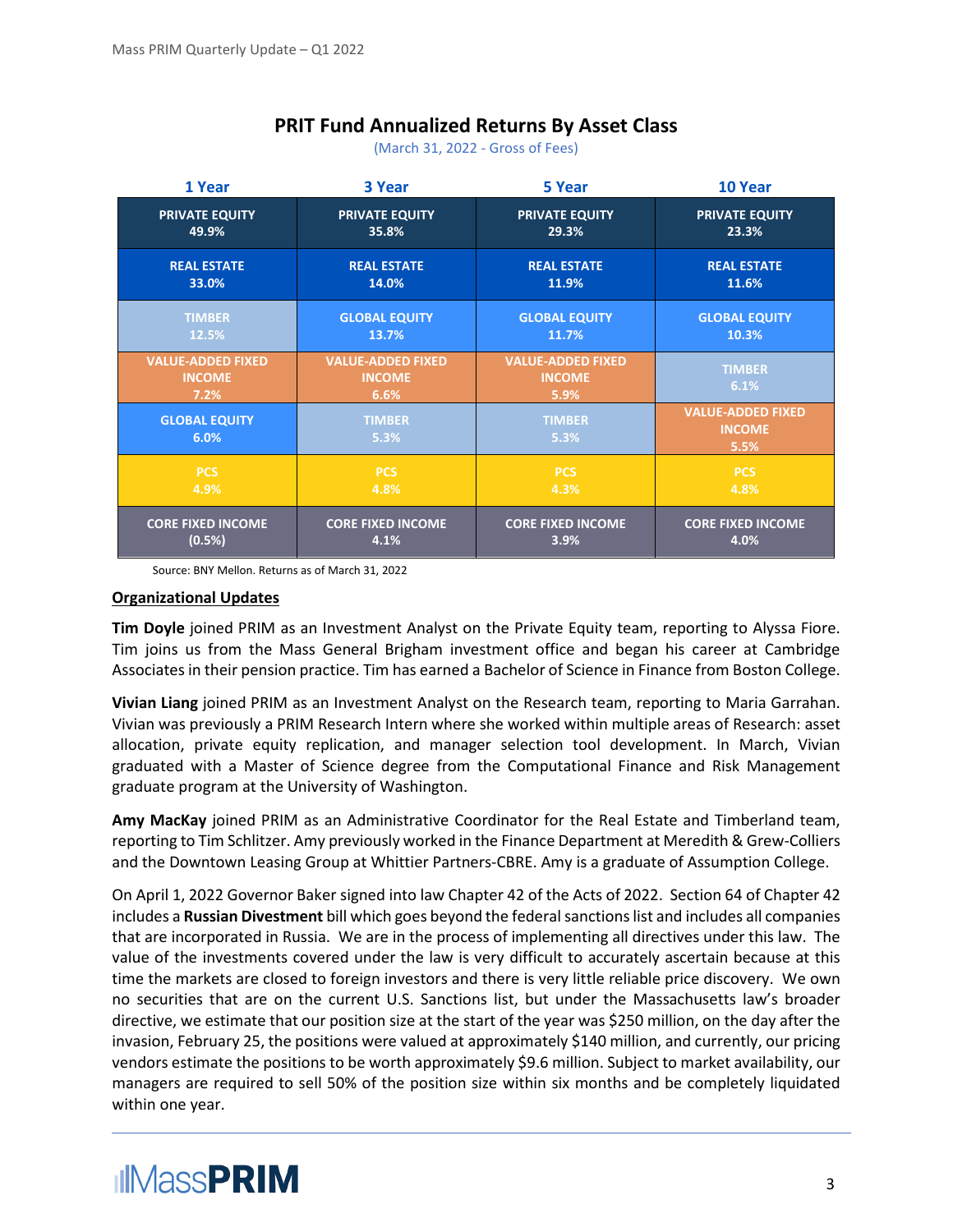In late March, PRIM became a founding signatory to the CFA Institute's first-ever **Diversity, Equity, and Inclusion Code** for the investment profession. As a founding signatory of the DEI Code, PRIM cements its position as an industry leading advocate for a new and better investment industry that more closely represents the make-up of our entire society. A commitment to diversity and inclusion, just like ethics, must come from the top. Many years ago, we decided to make cultural changes at PRIM to foster a diverse and inclusive environment. We believe that an industry that embraces many voices and perspectives will produce better investment outcomes and a more inclusive future for the investment profession. Signing the DEI Code means that we are committed to embracing its seven core principles to improve our workplace and our industry. PRIM's human resources policies already capture these principles, and with the implementation of the FUTURE Initiative following Treasurer Goldberg's advocacy for investment equity legislation, we are positioned to continue to lead in this area. We are proud of our progress, but there is more we can and will do.

In its February 14, 2022, issue, *Pensions & Investments* reported that PRIM was ranked seventh among the largest 200 funds in the nation for assets managed by diverse managers. This is an indication that our ongoing efforts over the years, combined with our new FUTURE initiative, are putting PRIM at the very top of the heap in terms of progress and many of the funds that have more allocated are far larger than PRIM.

PRIM was nominated for Public Plan of the Year for Institutional Investor's 19<sup>th</sup> annual Hedge Funds Industry Awards for the  $6<sup>th</sup>$  straight year. PRIM won the award in 2016 in recognition of our groundbreaking work in separately managed accounts, which is now becoming the industry standard.

At the February 17, 2022, PRIM Board meeting, the Board voted and approved the establishment of a new **ESG (Environmental, Social, and Governance) Committee** for the purpose of advising the Board on ESGrelated matters, and to engage an outside consultant to assist in developing a charter. PRIM staff is working closely with the Treasurer's staff and our outside governance consultant to complete a draft charter.

#### **PRIM Board Actions**

#### **Public Markets**

**Other Credit Opportunities – New Investment Recommendation: ArrowMark PRIM Fund of the One** The PRIM Board approved an initial commitment of up to \$200 million to ArrowMark PRIM Fund of the One ("the Fund"). The Fund is a custom evergreen strategy that will invest in bank regulatory capital relief securities.

#### **Portfolio Completion Strategies**

#### **New Investment Recommendation: North Peak**

The PRIM Board approved an initial allocation of up to \$175 million to North Peak Capital, to be invested through a PRIM separately managed account. The strategy seeks to generate attractive risk-adjusted returns over a multi-year investment horizon using a private equity approach to public markets with a differentiated level of research.

#### **Private Equity**

#### **Venture Capital Investment Approval Process**

The PRIM Board approved the enhanced Venture Capital Investment Approval Process, which authorizes PRIM's CIO to approve certain new venture capital commitments, not to exceed 20% of the forecasted private equity annual investment plan.

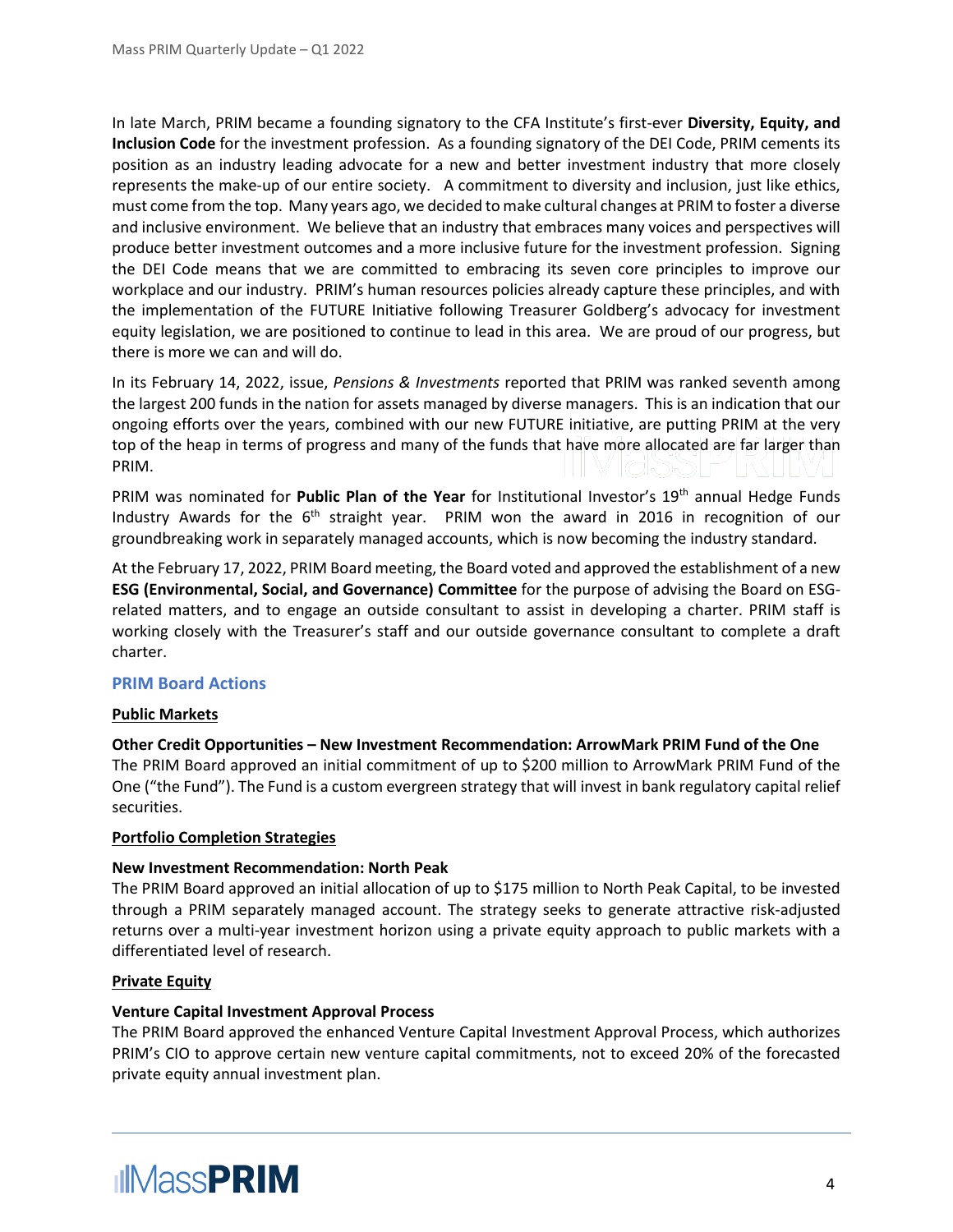#### **Investment Recommendations: Insight Partners Vision Capital II, L.P. and Insight Partners Fund XI Follow-on Fund, L.P.**

The PRIM Board approved a commitment of up to \$50 million to Insight Partners Vision Capital II, L.P. and a commitment of up to \$20 million to Insight Partners Fund XI Follow-On Fund. PRIM has invested in 15 prior Insight Partners ("Insight") funds and three co-investments since 2005. Insight is a sector specialist private equity group focused on primarily investing in growth-stage software, software-enabled services, and Internet businesses.

#### **Follow-on Investment Recommendation: Medicxi IV, L.P.**

The PRIM Board approved a commitment of up to €40 million to Medicxi IV, L.P. PRIM has invested in five prior Medicxi Ventures ("Medicxi") funds since 2012. Medicxi's senior team has worked together for an average of 12 years. Medicxi invests in seed, early- and late-stage biotech assets and companies across several therapeutic areas.

#### **Follow-on Investment Recommendation: Technology Crossover Ventures XII, L.P.**

The PRIM Board approved a commitment of up to \$200 million to Technology Crossover Ventures XII, L.P. PRIM has invested in six prior Technology Crossover Ventures ("TCV") funds and three TCV co-investments since 2006. TCV is an established growth equity investment firm with a strong and consistent track record. TCV's senior team has worked together for an average of 11 years. Fund XII will target growth equity positions in both private and public technology companies in North America and Europe.

#### **New Investment Recommendation: Sequoia Capital China Seed Fund III, L.P.; Venture IX, L.P.; Growth VII, L.P.; and Expansion Fund I, L.P.**

The PRIM Board approved a total commitment of up to \$150 million to be split into: up to \$8.2 million to Sequoia Capital China Seed III, L.P.; up to \$18.8 million to Sequoia Capital China Venture IX, L.P.; up to \$61.5 million to Sequoia Capital China Growth VII, L.P.; and up to \$61.5 million to Sequoia Capital China Expansion I, L.P. Sequoia Capital China ("Sequoia China") makes venture capital and growth equity investments in seed, early-stage, late- stage, and growth equity stage companies in China in the technology, consumer, and healthcare sectors. Sequoia China's partners have worked together for an average of 11 years.

#### **Real Estate**

#### **Timberland Appraisal Request for Qualifications (RFQ) Search Committee Recommendation**

The PRIM Board approved the placement of nine firms on PRIM's list of approved timberland appraisers. Each firm will be eligible to bid on timberland appraisal assignments that are scheduled to occur for calendar years ending 2022, 2023 and 2024. The firms are as follows: American Forest Management; Forest Resource Consultants; Legacy Appraisal Services; Mason, Bruce & Girard; Margules Groome Consulting Limited; Sewall Forestry & Natural Resources Consulting; Sizemore & Sizemore; The Healy Company; and Timberland Appraisal Inc.

#### **Finance and Administration**

#### **PRIM Board Fiscal Year 2023 Budget**

The PRIM Board approved the Fiscal Year 2023 Budget. The budget reflects the investment management, advisory, and operational costs necessary to implement, measure, and monitor the approximated \$103 billion in investments of the Pension Reserves Investment Trust (PRIT) Fund.

The projected FY2023 budget of \$518 million is 50 basis points (bps) of projected average PRIT Fund assets (\$103 billion). The expense ratio has remained steady, even while consistently growing the investment program to include more high-performing, higher-fee strategies, and while growing PRIM's internal resources to pursue several innovative, industry-leading key initiatives. As is our custom, budgeted